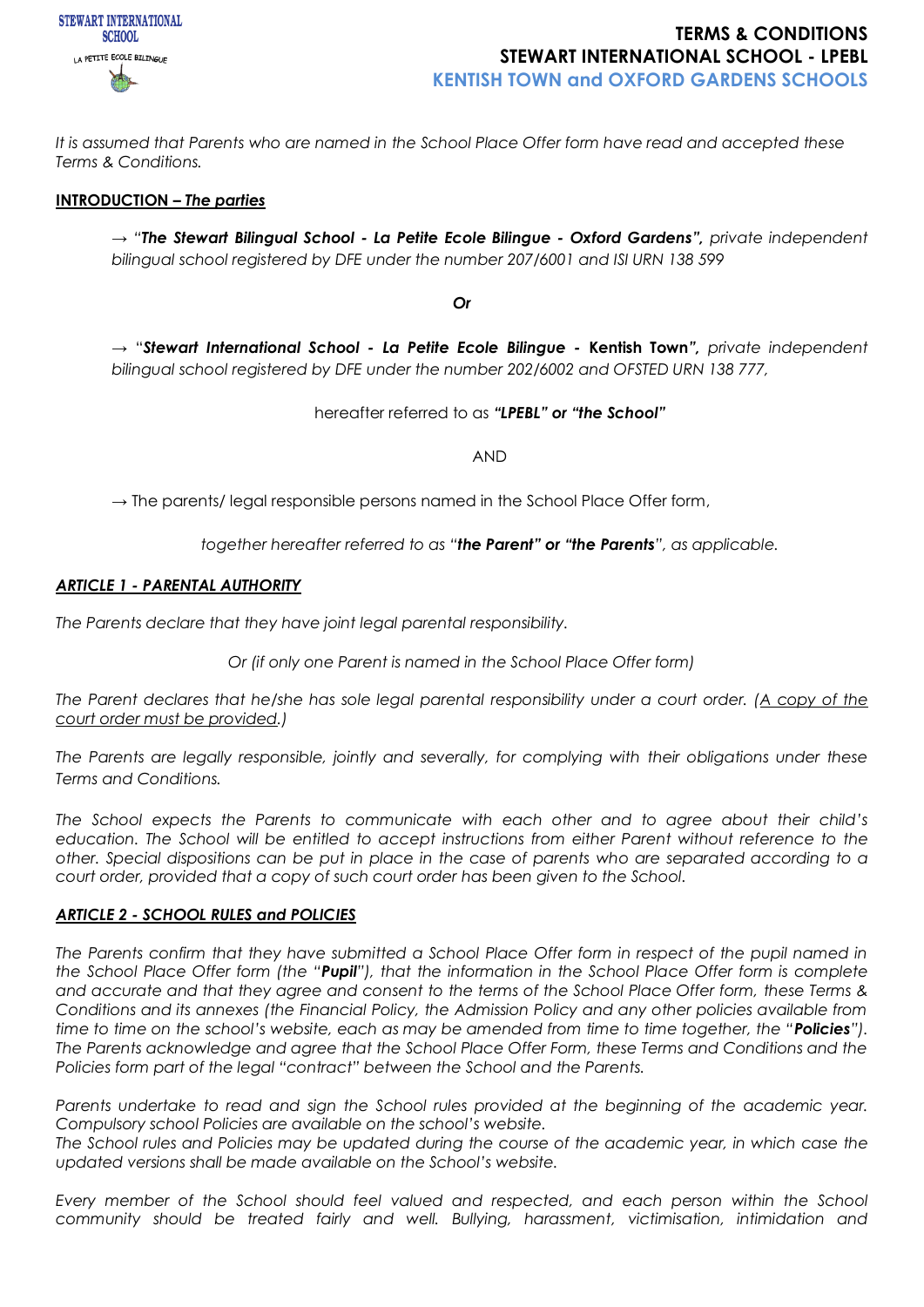

*discrimination will not be tolerated. The School's anti bullying policy forms part of these Terms and Conditions. The School applies the Equality Act 2010 and expects the same of the School community.*

#### *ARTICLE 3 - PROVISION OF EDUCATION*

*The School undertakes to educate the Pupil during the academic year, other than during the school holiday periods, as specified in the school calendar published at the beginning of each academic year. It is the Parents' responsibility to accompany their child to school and to collect him/ her from school. Teaching is provided equally in both languages.*

*The School provides a bilingual education based on the official programme of the French Education Nationale and the National curriculum of England (« Language and Numeracy » subjects of each curriculum are covered in full; in science, the School follows the « Sciences » programme of the English curriculum but provides it equally in both languages; because of time constraint, « History and Geography » curricula of each country are partially provided and are taught equally in both languages).*

### *ARTICLE 4 – APPLICATION PROCESS*

### *4 – 1 APPLICATION*

#### *Stage 1: Pre-application*

*Families are required to submit a completed [PRE APPLICATION FORM:](https://docs.google.com/forms/d/e/1FAIpQLSfIWDoO34XKv6Kdfe5fqoxIMfv_xpiZQEBbwjqPokDcE41-fg/viewform) this form is available here and on the School's website or upon request by email at:* 

*[office@lpebl-kt.com](mailto:office@lpebl-kt.com) or [admin@stewartbilingualschool.com](mailto:admin@stewartbilingualschool.com)*

### *Stage 2: Place offer*

*The schedules of our enrolment campaign vary depending on the Pupil's age of entry.*

*Place offers will only be made to children in respect of which a completed pre-application form has been submitted. Place offers will be made in accordance with our Admission Policy (available on the School's website). The offer consists of an online School Place Offer form and is exclusively made by email. Parents are requested to submit a completed School Place Offer form within the given deadline. The offer of a place is only valid for ten days.*

## *Stage 3: Registration A child's registration shall be final when the formalities detailed below have been completed (in due time):*

- *Administrative formalities*
	- o *A completed School Place Offer form has been submitted*
	- o *Copies of both Parents' passports have been provided*
	- o *A copy of the Pupil's passport has been provided*
	- o *In the case of a divorce/ separation: a copy of the court order settling the custody arrangements has been provided; a letter co-signed by both Parents and detailing their common custody arrangement is required if no court order has been taken*
- *Financial formalities*
	- o *Payment of a one off first enrolment fee of £1200 (£600 for an entry in Year 6)*
	- o *Payment of a £1000 advance on First Term fees*

*NB: these payments are not refundable in any circumstances even though Parents may cancel the application at any time during the process. Whatever the reason for cancellation, paid fees are not transferable for a later intake.* After a cancellation, parents wishing to re-apply at a later date will have to start the administrative and financial process from the beginning.

*The Parents' consent to the School making enquiries of the Pupil's previous schools for confirmation that all sums due and owing to such schools have been paid. The Parents also consent to the School informing any other school or educational establishment to which the Pupil is to be transferred if any fees of this School are unpaid. The School shall not issue a school registration termination certificate unless and until all fees due to the School have been paid in full. Parents shall provide the School with a school report from the Pupil's previous school before the Pupil's intake.*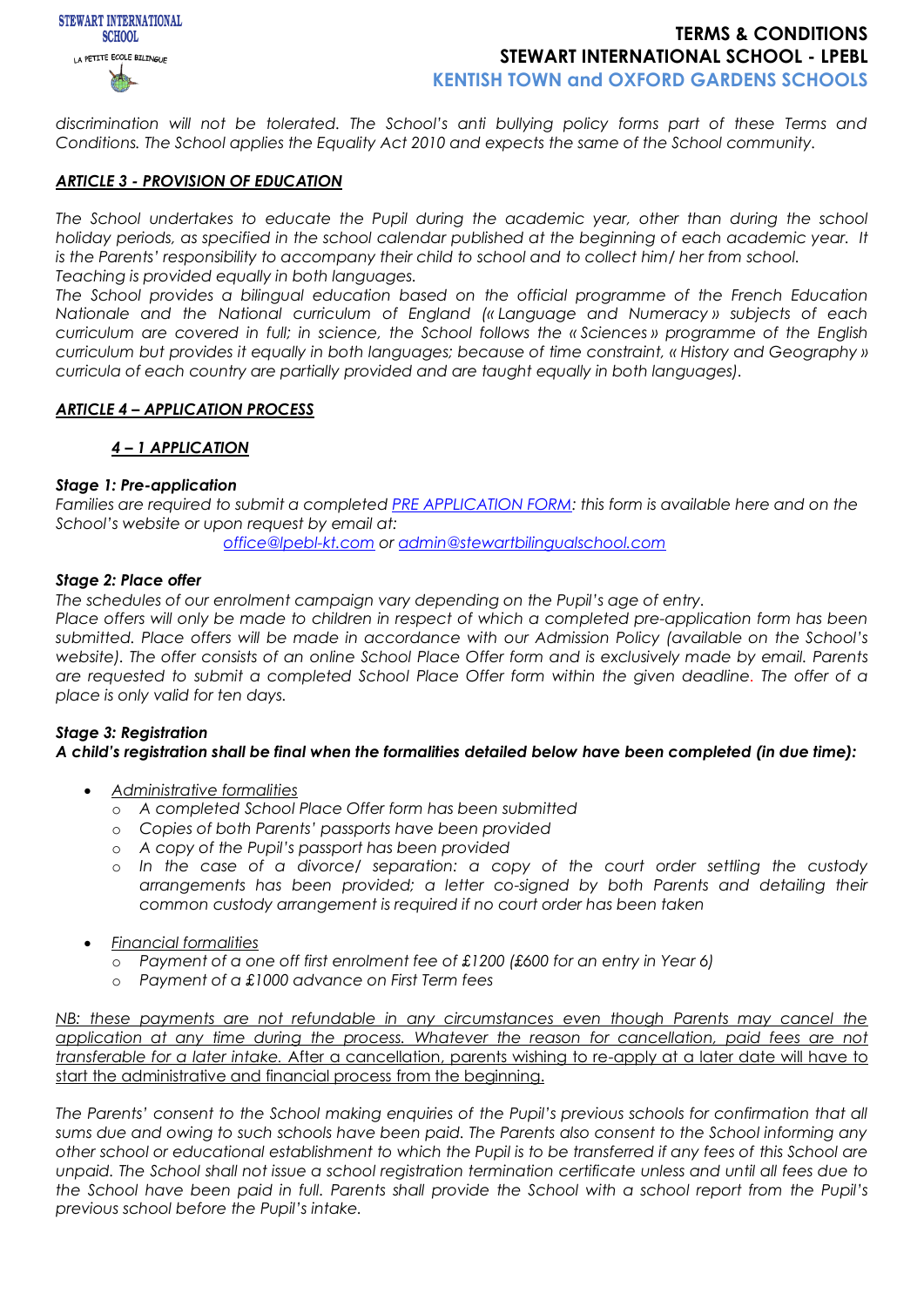

### **4-2** *RE-ENROLMENT*

*A child's re-enrolment in the School for the following school year shall be valid once Parents have completed the two steps below in due time:*

- *Parents have submitted a completed online Re-enrolment form (Parents are required to read the Terms and Conditions attached)*
- *Payment of the £1000 advance on 1st term fees by 31st May of the academic year preceding the year of re-enrolment*

*NB: if parents fail to complete one or the other step, the child shall be automatically withdrawn from the school's register for the following academic year. The £1000 advance is not refundable in any circumstances even if Parents later choose to withdraw their child.*

#### *ARTICLE 5 - 1st ENROLMENT FEES*

*There is a one off £1200 (£600 for an entry in Year 6) first enrolment fee; this is not refundable in any circumstances even if the Parents later decide to withdraw their child, whatever the reason for withdrawal.*

#### *ARTICLE 6 - SCHOOL FEES*

The *school year is divided into three periods called terms, as follows:*

| Term              | Period                                       | To be paid                |                                             | <b>Deadline</b>                                                                                   |
|-------------------|----------------------------------------------|---------------------------|---------------------------------------------|---------------------------------------------------------------------------------------------------|
| Term 1            | September<br>October<br>November<br>December | 40% of annual school fees | £1000 advance<br>on first Term              | To be paid in May<br>for re-enrolments or<br>upon enrolment, as<br>applicable<br>(not refundable) |
|                   |                                              |                           | <b>Balance due</b><br>on First term<br>fees | To be paid by end<br>of September                                                                 |
| Term 2            | January<br>February<br>March                 | 30% of annual school fees |                                             | To be paid by end<br>of January                                                                   |
| Term <sub>3</sub> | April<br>May<br>June                         | 30% of annual school fees |                                             | To be paid by end<br>of April                                                                     |

*The Parents agree jointly and severally to pay the applicable school fees at the times stated in the calendar above. The school reserves the right to refuse to admit a child if fees have not been paid, even during the course of the school year.* 

Fees are reviewed annually and are subject to increase from time to time. Parents are made aware of *school fees for the next year during the second term.*

*There is a 10% discount from the second child. This discount is applied to school fees for full-time attending pupils only and is not applicable to any other fees such after-school care or Wednesday clubs.*

*Fees for any started term will not be refunded and remain retained by the school.* In case there has been a legal decision for the child to change school, the fee for the term currently in *process remains due to the school.*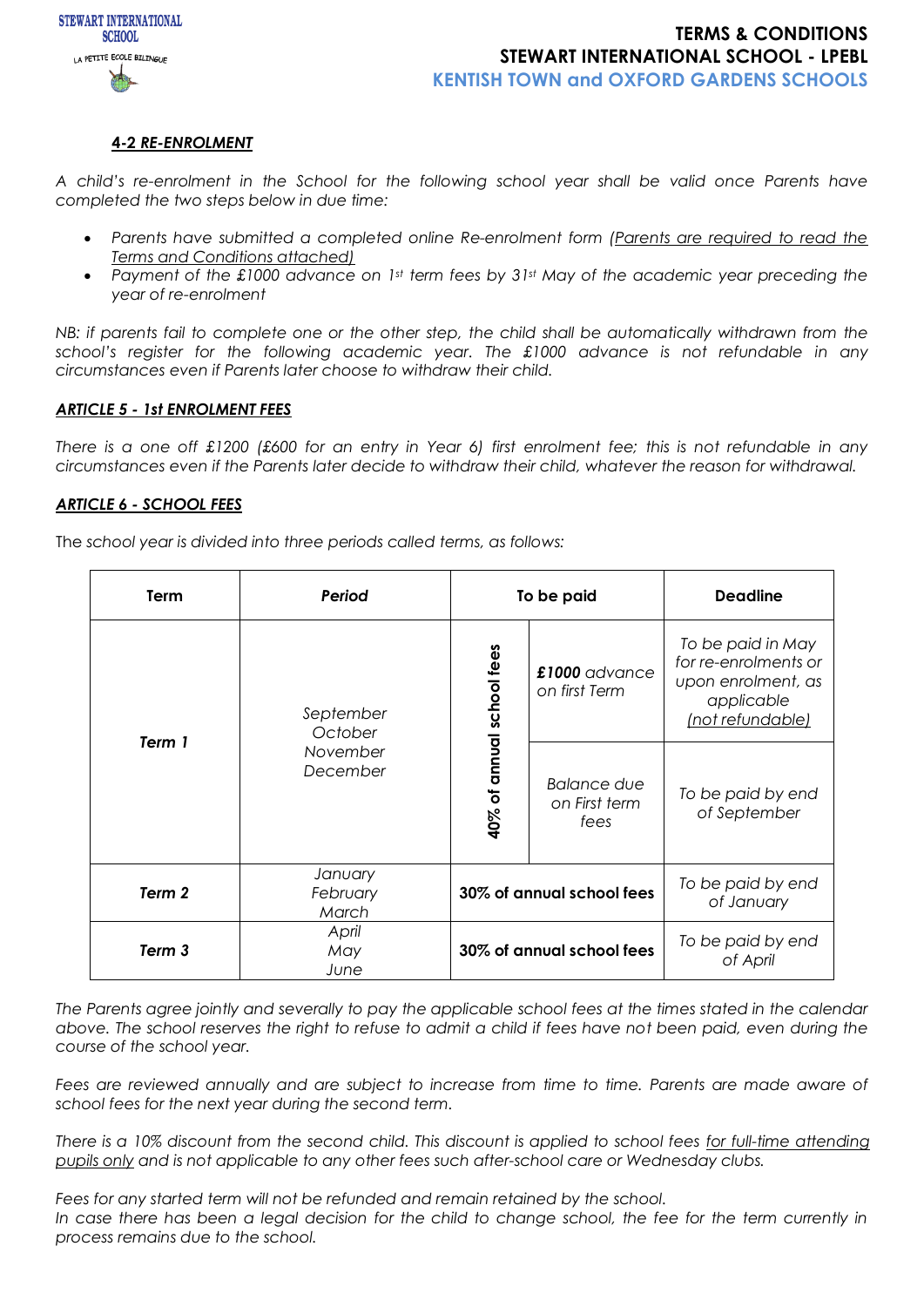

*Tuition fees will be payable in full for intakes occurring within the 1st period of each term (cf. school calendar available on the school's website). For intakes occurring after the 1st period, tuition fees are calculated prorata the attendance of the child.*

*The School reserves the right to exclude the Pupil if school fees are overdue for payment after the third written notice. If the Pupil is excluded for a period of 30 days, he / she will be deemed withdrawn without notice and a term's fees in lieu of notice will be payable in accordance with Article 8 below.* The school may withhold any information, character reference or property while the fees remain unpaid but will not do so in a way that would cause direct, identifiable and unfair prejudice to the legitimate rights and interests of the pupil.

*Barring serious motives or force majeure circumstances, the School shall not refuse to school a child if the*  Parents have paid the school fees on time and as due, except where there has been a legal decision *ordering that the child be schooled in another establishment.*

*The Financial Policy forms part of these Terms & Conditions and sets out all the financial dispositions to which the Parents consent.*

## *ARTICLE 7 – ATTENDANCE*

*Attendance is compulsory from the age of 5 years old. School truancy is an offence and Parents can be given a penalty notice or prosecuted under section 444 of the Education Act 1996. If Parents fail to follow the school Attendance policy, LPEBL may be required to report unauthorised absences to their Local Education Authorities and parents may be fined.*

*Parents have to seek LPEBL's prior consent in writing for any planned absence. Leave of absence shall be granted entirely at the Headteacher's discretion. The Headteacher will not authorise absences if she believes it is to the detriment of a child's education. The Headteacher cannot and will not authorise absences purely for the reason of a family holiday.* 

*School fees will not be refunded where the child is absent due to sickness or for any other reason.*

## *ARTICLE 8 - TERMINATION*

*Parents have the right to terminate the current contract by sending an email or a registered letter with signed proof of delivery, to arrive at the school ninety days before the start of the following term.* 

*If the Pupil is withdrawn on less than 90 days written notice or excluded for more than 28 days for nonpayment of Fees as set out in Article 6, fees in lieu of notice will be due and payable as a debt immediately.*  Fees in lieu of notice means fees in full at the rate applicable for the next term following withdrawal. One *term's fees in lieu of notice represents a genuine pre-estimate of the School's loss in these circumstances, and sometimes the actual loss to the School will be much greater. This rule is necessary to promote stability and the School's ability to plan its staffing and other resources.*

*Parents may terminate this contract with effect from the next school year by not re-registering. LPEBL has to be informed of the contact details of the next school the Pupil will attend.*

*If Parents withdraw their child during the course of a term, LPEBL has to be notified in writing, giving details of the next school the Pupil will attend. The school will invoice the fees for the whole term and a term's fee in lieu of notice shall be payable immediately if the 90 days notice period is not complied with.*

*LPEBL may terminate the contract at any time by notice in writing without any obligation to return any fees or deposit paid by parents if the Pupil or the Parents find themselves in breach of the Terms & Conditions and/or any of the School Rules.*

*Any withholding or misrepresentation of information or facts about the family or the child is considered as a breach of contract with LPEBL. As a consequence LPEBL will have the right to terminate the contract and keep any paid sum.*